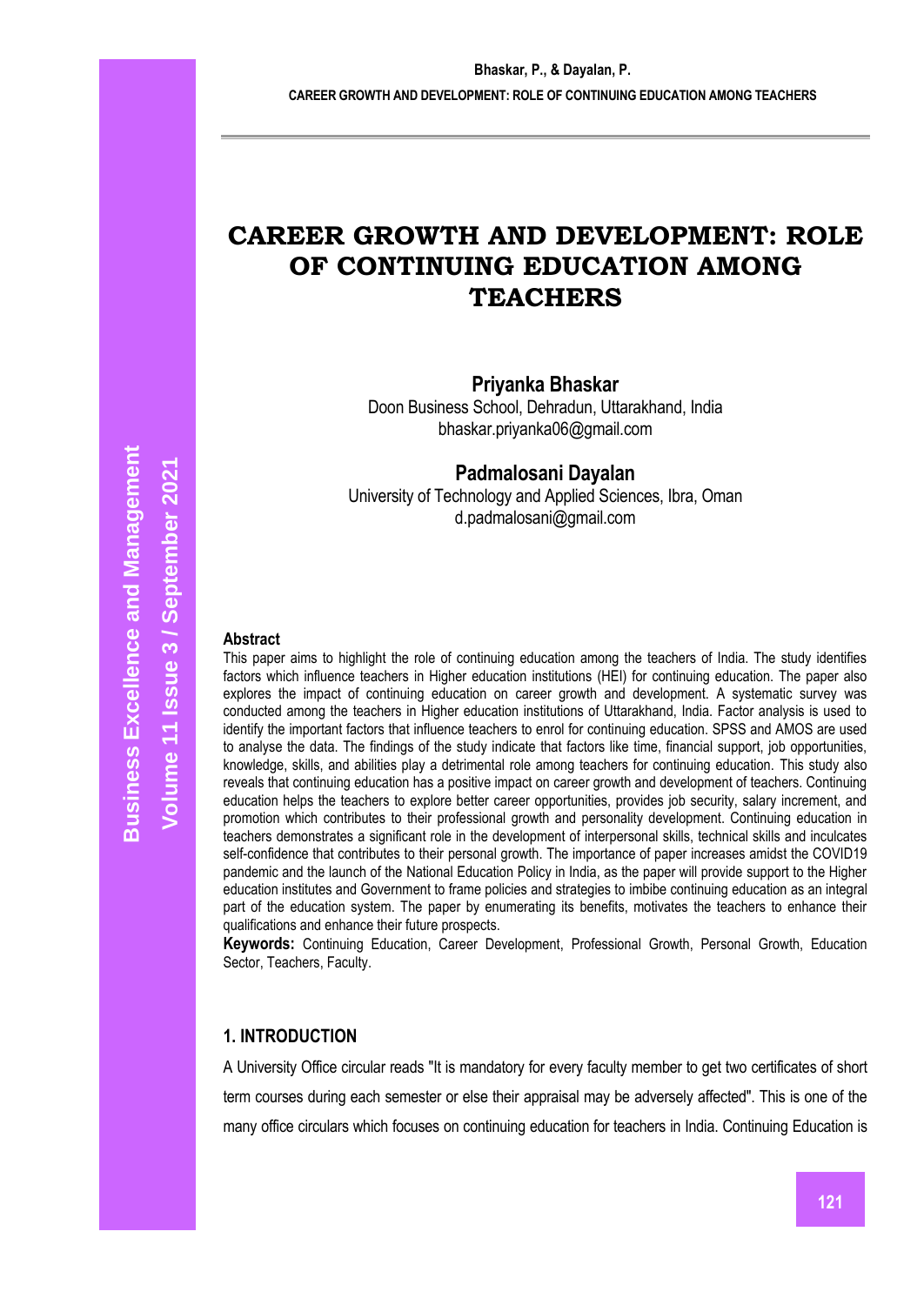an integral part of every industry, as it makes the employee and organization compete, excel, and move towards the zenith of success in the respective field. Various industries adopt different methods to enhance the skills of their employees by doing international tie-ups, motivating them to acquire online certification courses. The education sector is the most dynamic sector which requires continuous upgradation of teachers so that they are able to enhance the standard of education and at the same time provide growth to the education institution and the country. Many teachers don't continue with their education once they enter into the job, the teachers during their tenure become obsolete in terms of knowledge and skills with the ever-evolving education sector demands. To be effective in rendering knowledge and demonstrate an influential role in the development of students, it is but imperative that the teachers have to remain astounding in the dynamic environment. Continuing education consists of programs to facilitate teachers with new ways of imparting education and imbibe new skills. Considered within the ambit of persisting learning, continuing education befit an addendum of the inceptive education. The Indian education system demands certain prerequisites to become a teacher if one wants to join primary teaching then Nursery teaching training certificate is mandatory, middle and senior school teachers require a Master's degree in the relevant subject along with a degree in Bachelors of Education. Accordingly, to teach in higher education institutes a degree in doctorate is essential. It is ascertained that Qualifications will make a person capable enough to impart knowledge to a particular group. However, doubt persist that since education is very dynamic then how a person who was awarded a degree in the year 2000 will be able to do justice to the subject in 2020. The education system in India has changed over the years; from Gurukul system to ICT enabled learning. With the changing environment, the education system also has changed at a greater pace than before. So the role of a teacher has also extended multifolded, they are no longer constrained to the subject of their specialization. The improvisation and modification of pedagogy is the main element to enhance learners' performance. Various government agencies like University Grant Commission, department of higher education, department, and literacy national council for teacher education advocate lifelong learning for teachers to maintain the standards of education. Many programs have been initiated by the education department in India like massive open online courses, national program on technology-enhanced learning etc.to enhance the continuing education among the teachers of Higher education institutes. UGC has asked the institutions to get themselves accredited by the National Assessment and Accreditation Council (NAAC) with a minimum score of 2.5 by 2022. An important criterion to get accredited is the continuing education of teachers. So the Ministry of Higher education in India realizes the importance of lifelong learning for teachers for which they are offering many programs at a minimal fee and at the same time making it mandatory. Continuing education is a direct pathway to progression, providing teachers with a competitive edge to attain a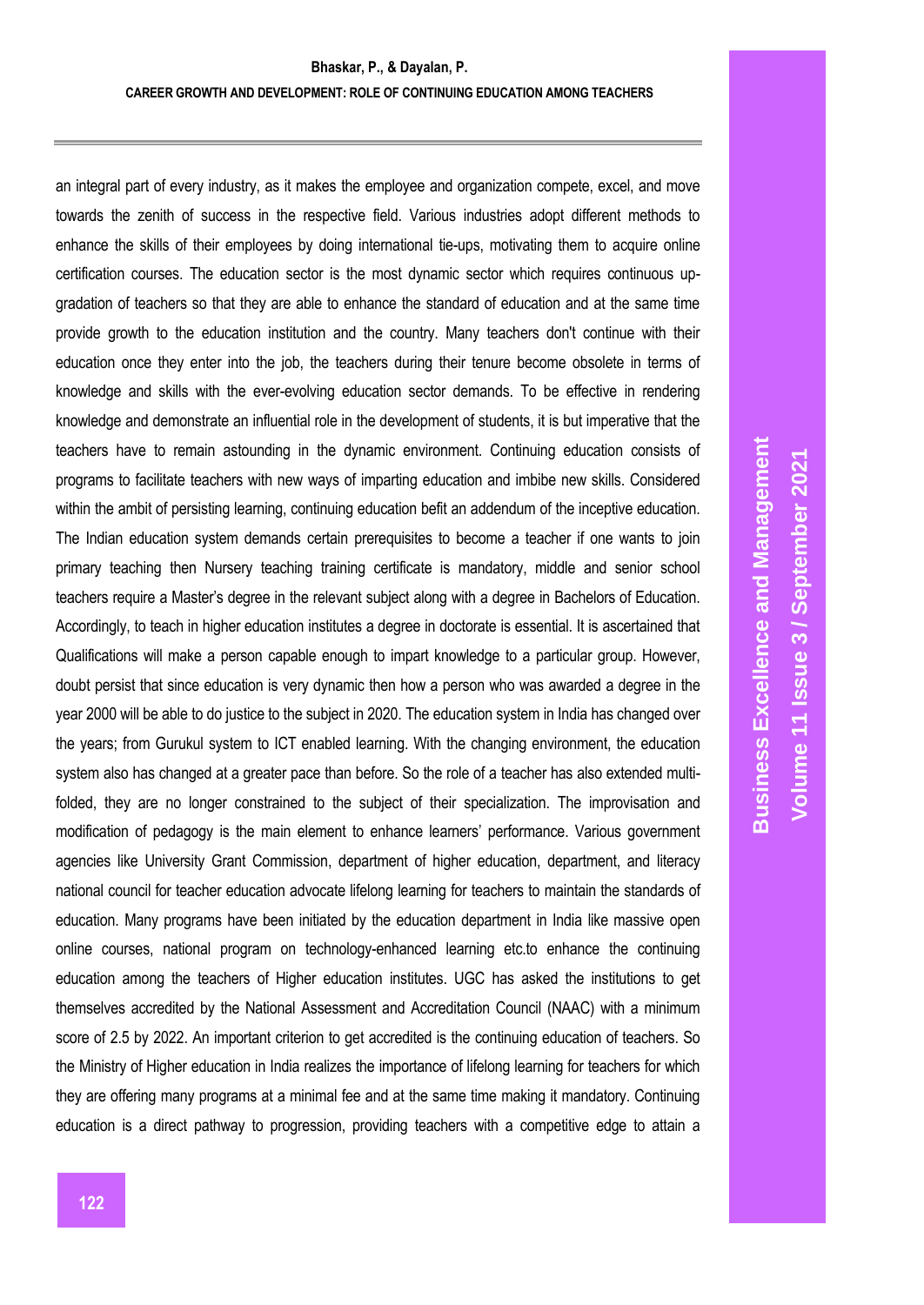rewarding career. Continuing education approach designed to train teachers for dealing with the emerging trends and demands of teaching with new skills (Garuba, 2004).

This paper aims to highlight the role of continuing education among the teachers of India. The study identifies factors which influence teachers in Higher education institutions (HEI) for continuing education. The paper also explores the impact of continuing education on career growth and development

## **2. LITERATURE REVIEW**

#### **2.1 Importance of continuing education among employees**

Every employee in any organization requires to be updated about the recent trend that is being followed in their discipline. Continuing education helps employees to become more proficient in their current position and provides them an improved chance of getting a promotion, acquire additional skills, and attain knowledge benefits (Chopra et al., 2021, Chaudhary and Bhaskar, 2016; Gupta et al., 2015). Continuing education plays an important role in higher education institutions. Proficient and updated teachers support the educational higher education institutions to achieve their mission and vision. Continuing education boosts the confidence of the teachers and also helps in the growth of the institutions and promoting quality teaching and learning (Ravhuhali, et al., 2015). Continuing education enhances self-development both professionally as well as personally. Teachers get recognized and their competency increases. With higher degrees, certification, and knowledge their opportunities and bargaining power increases for better Job opportunities. Majority of the studies are done on Nursing (Shinners, and Graebe, 2020, Mohamadi, et al., 2019 , Jackson, et al., 2019 , Chung, et al., 2019 , Tømte, 2019 ,Vaganova, et al., 2019 , Curran, et al., 2019 , Cox and Grus 2019 , Nagovitsyn, et al., 2019 , Özer, et al., 2019 , Zuchowski, et al., 2017); business process outsourcing (Priya, K., et al., 2015); Health care system (Grus and Rozensky, 2019, Alturkistani, et al., 2018, Zuchowski, et al., 2017, Sockalingam, et al., 2016, De Souza Duarte, et al., 2016); Education ( Adu and Okeke, 2014; Wan, et al., 2010; Raza, 2010; Jafri, 2009; Bullough, 2009; Lawton, and Wimpenny, 2003); Medical Education (Azra, 2020, McGowan, et al., 2020, Breunig, et al., 2020, Grammatikopoulou, et al., 2019, Devries, et al., 2019); Engineering (Bullock, et al., 2020;Pérez-Foguet and Lazzarini 2019; Hoffenson, et al., 2019); Accounting and Auditing (Reinstein, et al., 2019). Available literature suggests that limited study is conducted in the role of continuing education for the teachers. No study was conducted to analyze how continuing education plays an imperative role in the career growth and development of teachers teaching in higher education. This study focuses on the role of continuing education among teachers and its impact on their career growth and development.

## **2.2 Factors influencing continuing education**

Teaching is dynamic and learning is not absolute but exponential. It is evident that teachers have to upgrade themselves with respect to the ongoing developments. There is always a need for teachers to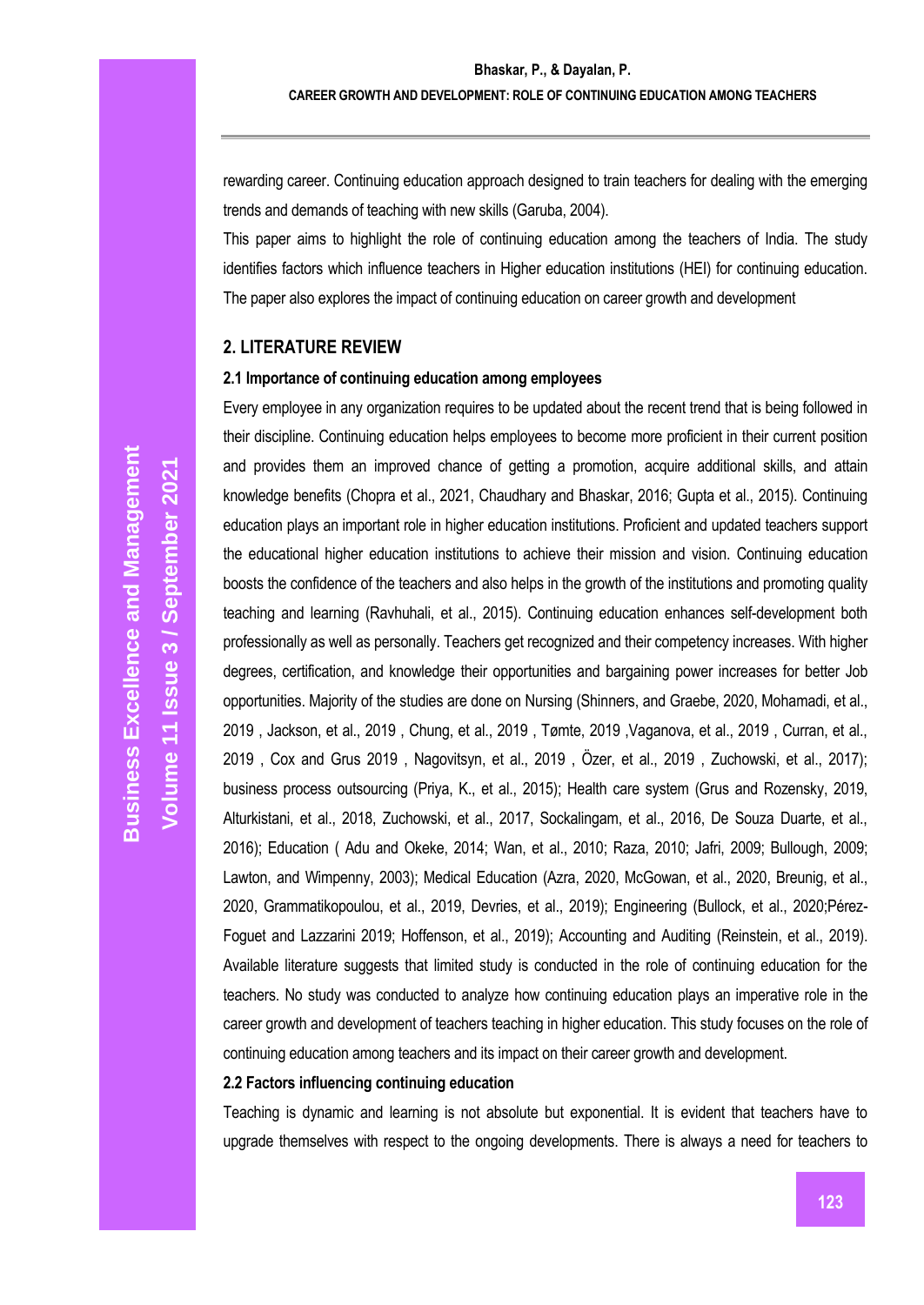'brush' up their knowledge and skills. They are required to be in touch with innovative developments in the industry and train students accordingly. Many teachers still don't opt for continuing education due to several reasons. Garuba, (2004) adduced the reasons for non-participation among teachers which includes financial difficulties, lack of information on the continuing education programs, and unawareness of the potential benefit on professional output. Teachers need to be self-motivated for learning, external motivation from the institutions and their education level also predict level in professional development among teachers (Livneh and Livneh 1999). Teacher's personal factors, task factors, and their work environment factors also influence participation in professional learning activities (Kwakman, 2003)

Teachers don't want to invest additional money in getting additional qualifications or certification. They lack financial support from the employer for continuing education to upgrade their knowledge and skills (McKay and Sappa, 2019; Joshi et al., 2020; Gupta & Bhaskar, 2021, Joshi and Bhaskar, 2021; Bhaskar et al., 2021). According to Bayar (2013), teachers' attitudes towards professional development is influenced by time and funding. Continuing education demand time for completing courses or certification. Due to a lack of time and workload, many teachers don't enroll in any continuing education program. (Özer, et al., 2019; Gupta & Bhaskar, P. 2020). Continuing education offers better job opportunities, some research emphasize that teachers want to enroll only in those programs which can offer better employment opportunities (Curran, et al., 2019; Cox, and Grus, 2019). Continuing education enhances productivity and creativity of the employees, they learn and imbibe new skills that are in demand at the workplace thus they are able to expand their job opportunities (Laal, et al., 2014; Varricchio, 1998). A teacher wishes to enroll in continuing education to increase the knowledge, skills, and abilities of the teachers (Nagovitsyn, et al., 2019). Continuing education inculcates the right skills, attitudes, and understanding which not only makes them better employees but they have also developed them as better individuals. Continuing education results in enhanced knowledge and skills, staff satisfaction and retention (Laal, et al., 2014). Table 1 shows the Factor ınfluencıng teachers for continuing educatıon

| <b>Business Excellence and Management</b> | Volume 11 Issue 3 / September 2021 |
|-------------------------------------------|------------------------------------|
|                                           |                                    |
|                                           |                                    |
|                                           |                                    |

| <b>Reference</b>                                                                  |
|-----------------------------------------------------------------------------------|
| Tømte, 2019; Vaganova, et al., 2019; McKay and Sappa, 2019; Neagu, 2014;          |
| Daniels, et al., 2002; Chaudhary, & Bhaskar, 2016; Bhaskar et al., 2021           |
| Oliver, 2019; McKay and Sappa, 2019; Özer, et al., 2019; Adu and Okeke, 2014;     |
| Stolee, et. al., 2005; Joshi et al., 2020; Bhaskar et al., 2021                   |
| Curran, et al., 2019; Cox and Grus, 2019; Bhaskar et al., 2021                    |
| Nagovitsyn, et al., 2019; Curran, et al., 2019; Cox and Grus; 2019; Özer, et al., |
| 2019; Bhaskar et al., 2021                                                        |
|                                                                                   |

## **TABLE 1: FACTOR INFLUENCING TEACHERS FOR CONTINUING EDUCATION**

## **2.3 Career growth and development**

Continuing education develops the teachers professionally and generates self-efficacy, due to which they will be able to generate relevant and personalized courses for students. They are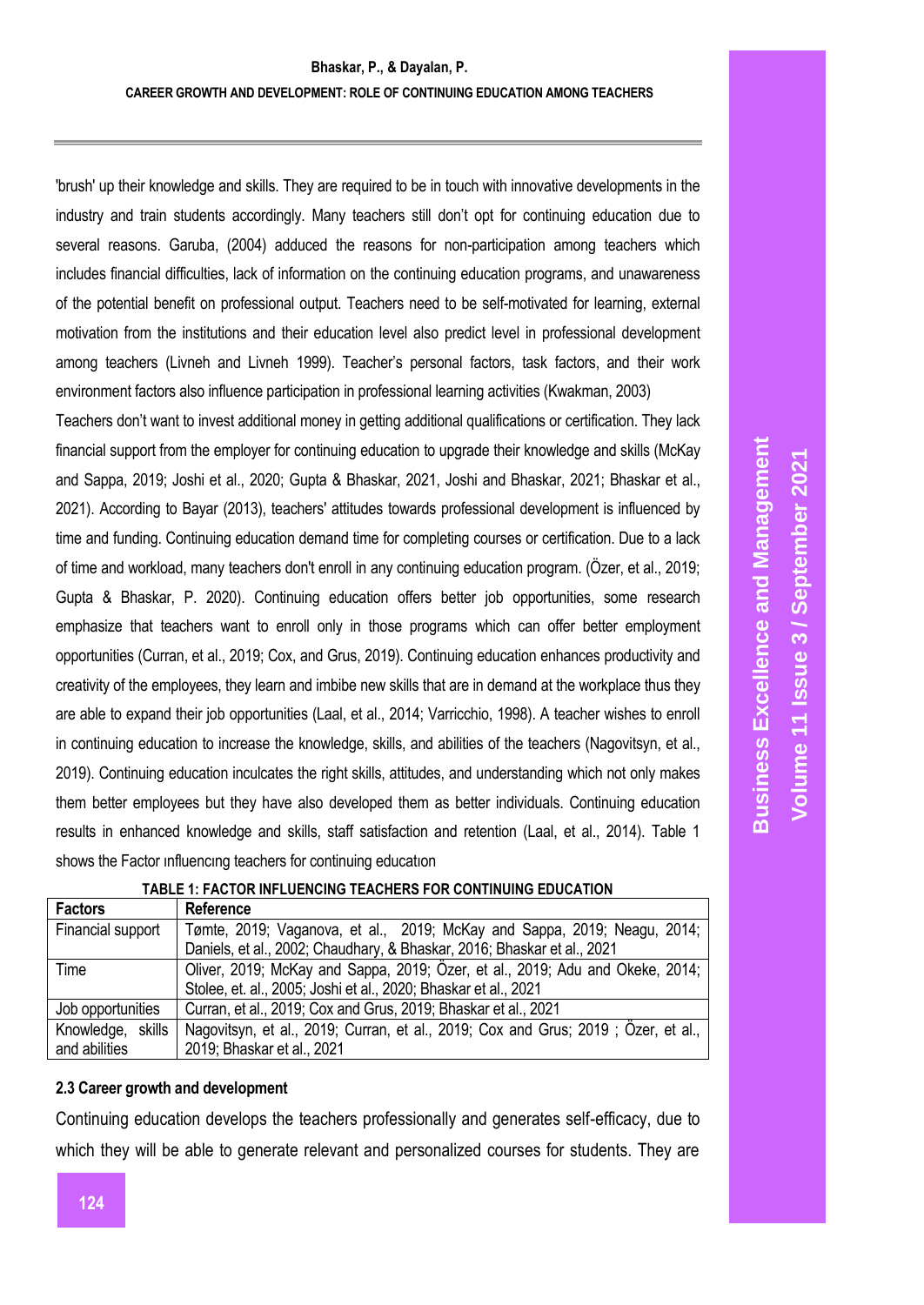able to implement new delivery methods and are exposed to new assessment styles and data maintenance strategies. Grangeat and Gray (2007) studied the effect of continuing professional development programs on teachers' learning. Continuing education enhances knowledge and personality of the teachers thus it enables them to explore more avenues for better career growth and development. Continuing education increases probability of promotion, salary increment, ability to make a career transition, ımproves image and marketability, ımproves their lifestyle and ıncreases personal development. Previous research shows that continuing education has a positive impact on career growth and development (Bentley, 2019; Tsoi, et al., 2018). Continuing education helps in better job opportunities, job security, salary hike and promotion (Myalkina, et al., 2018; Nikonova, et al.,2019; Bulaeva et al., 2018; Kamenez et al., 2019; Nagovitsyn, et al., 2019; Curran, et al., 2019; Cox and Gurus 2019). Learning is a lifelong process and investing time in continuing education results in personal growth which helps in the development of interpersonal skills, technical skills and boosts self-confidence (Özer, et al., 2019; Sharma and Poudel, 2018; Tsoi, et al., 2018; Bindon, 2017; Neimeyer, et al., 2017).

## **3. CONCEPTUAL FRAMEWORK**

The proposed conceptual framework of the study is showed in the figure. 1. Section 1 comprised of factors influencing continuing education and section 2 consists of dimensions of career growth and development. Factors influencing continuing education are financial and time support Job opportunities, knowledge, skills, and abilities. Career growth and development dimensions include personal growth and professional growth.



**FIGURE 1: CONCEPTUAL FRAMEWORK PROPOSED IN THE STUDY**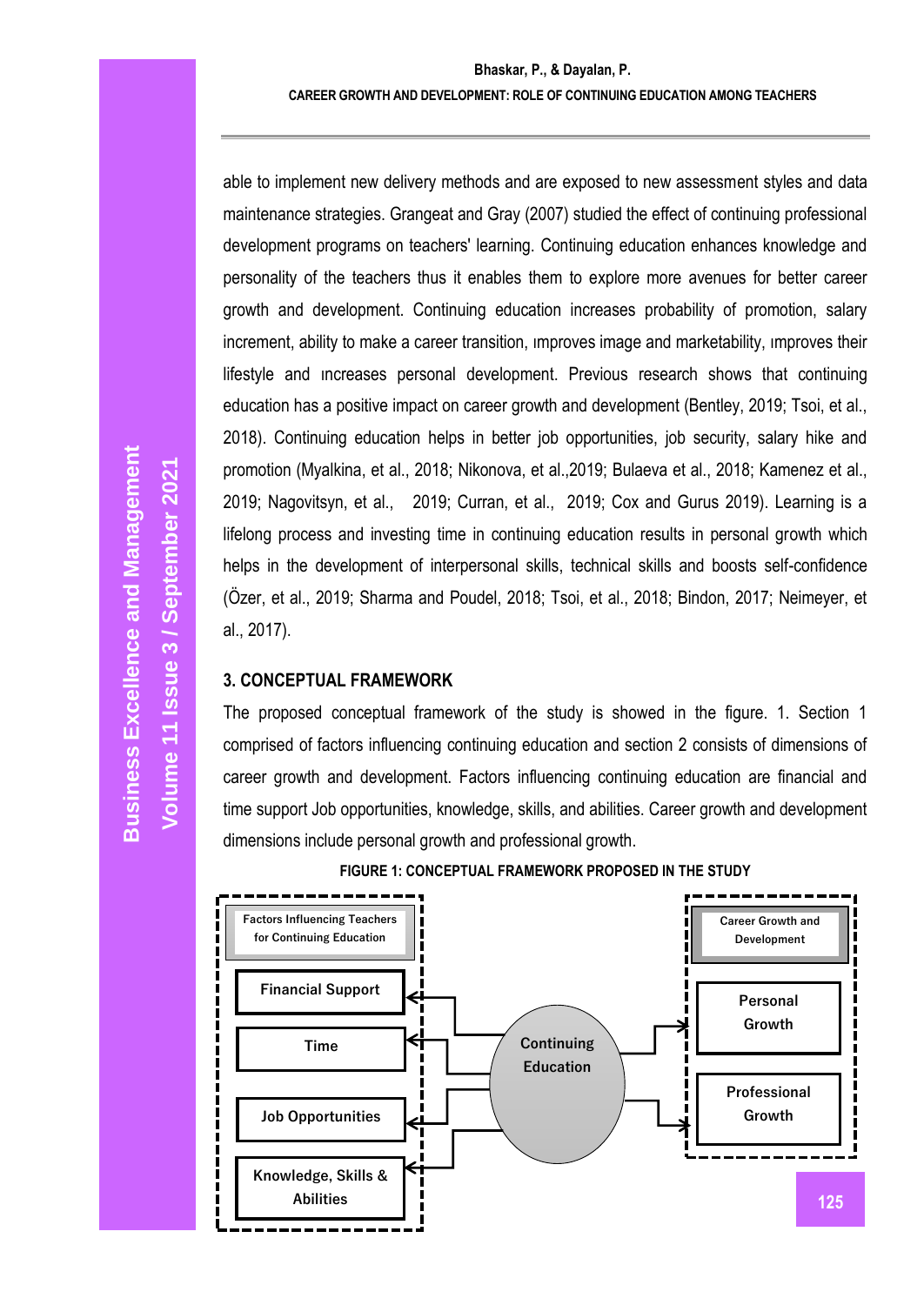## **4. RESEARCH METHODOLOGY**

The study identifies the factors which influence teacher for continuing education and its impact on their career growth and development of teachers in Higher Education Institutions (HEIs) of Uttarakhand, India. A systematic survey of 900 teachers was conducted in the HEIs through structured questionnaires. The questionnaire was divided in two sections. Section 1 included factors influencing continuing education and section 2 included the dimensions of career growth and development. Factors influencing the teachers to opt for continuing education were job opportunities, knowledge, skills, abilities, time, and financial support. Career growth and development dimensions are personal growth and professional growth. The items were measured on a five-point Likert scale. The questionnaire items were identified on the basis of literature review to ensure content validity and was also pilot tested among the teachers. 5 questions were removed and 7 questions were reframed after the pilot testing. After making the necessary changes, it was again tested on different sets of teachers. Out of 900 teachers, only 350 teachers responded to the questionnaire. 35 responses were discarded because some questions were not answered. The data was collected from January 2021 to April 2021. Factor analysis is used to identify the factors of continuing education and career growth and development among the teachers. SPSS and AMOS is used for analysing the data. Table 2 shows indicates the reliability and validity of factor analysis for continuing education and career growth and development variables.

| <b>Reliability Statistics</b>  |         |            |                    |          |  |  |  |  |
|--------------------------------|---------|------------|--------------------|----------|--|--|--|--|
| Cronbach's Alpha               |         | N of Items |                    |          |  |  |  |  |
| .803                           |         | 26         |                    |          |  |  |  |  |
| <b>KMO and Bartlett's Test</b> |         |            |                    |          |  |  |  |  |
| Kaiser-Meyer-Olkin             | Measure | οt         | Approx. Chi-Square | 2883.938 |  |  |  |  |
| Sampling Adequacy.             |         |            | df                 | 171      |  |  |  |  |
|                                |         |            | Sig.               | .000     |  |  |  |  |

#### **TABLE 2: RELIABILITY AND VALIDITY**

## **5. DATA ANALYSIS AND RESULTS**

An exploratory factor analysis (EFA) was done to find the correlating items in the first-order construct then second-order SEM was used to test the proposed conceptual framework. In this study two second-order model was developed; first is continuing education factors which constitute four first-order constructs (Job opportunities, knowledge, skills and abilities, time and financial support). The career growth and development include two first-order constructs (personal growth and professional growth.

#### **5.1 Factor analysis**

Table 3 exhibit the factor loadings of the items of continuing education and career growth and development. The factor loadings is above 0.5 that shows high correlation with the particular factors (Hair et al., 2016). The total 6 factors have been extracted from the principal component analysis. Five items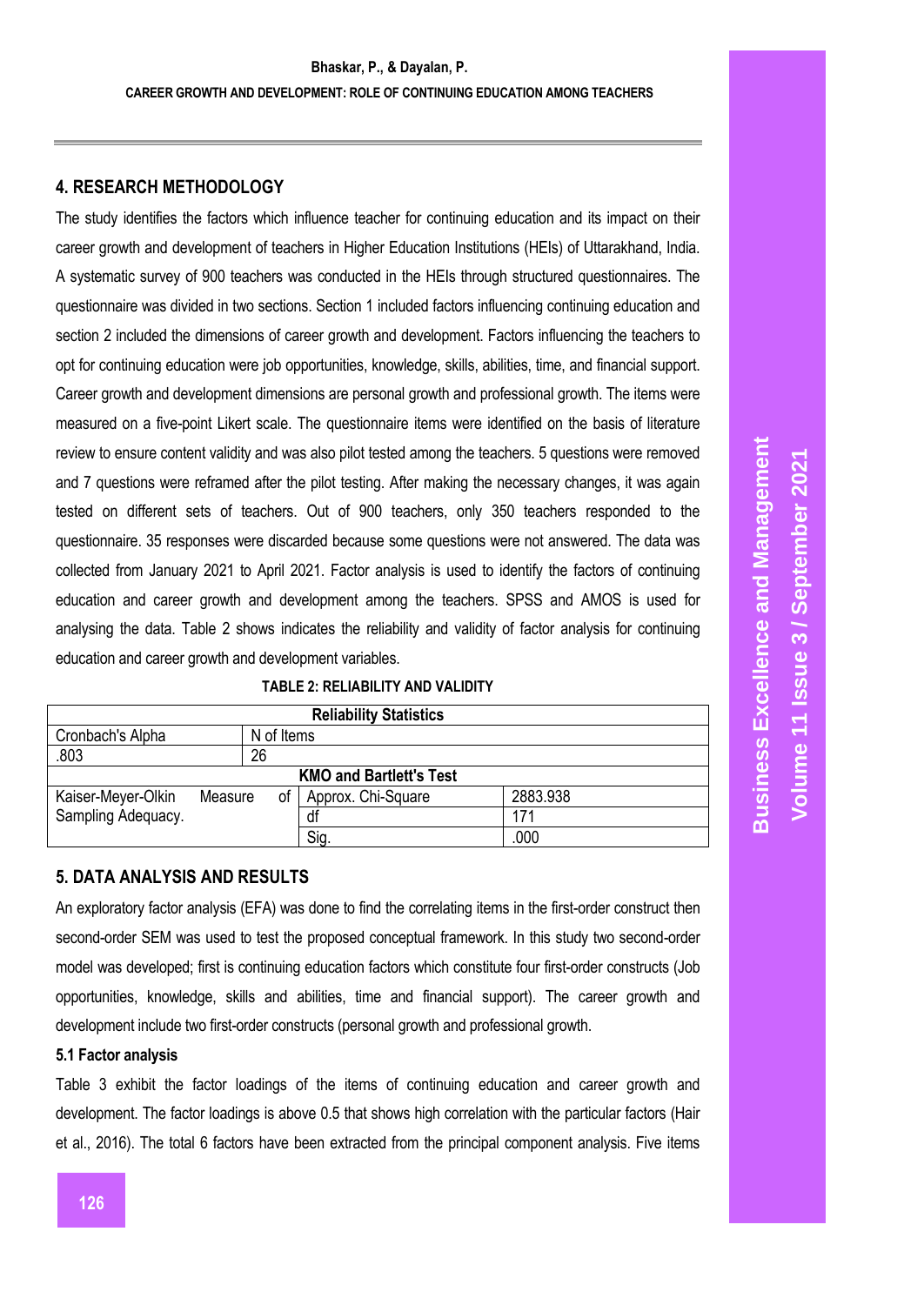## **Bhaskar, P., & Dayalan, P. CAREER GROWTH AND DEVELOPMENT: ROLE OF CONTINUING EDUCATION AMONG TEACHERS**

have been clustered into Job opportunities, four items have been clustered into Knowledge, Skills, and abilities, four items have been clustered into financial support, five items have been grouped time in time requirements for completing the course, four items have been clustered into professional growth and four items have been clustered into professional.

|                |                                                                                                        | Component |                |      |      |      |      |
|----------------|--------------------------------------------------------------------------------------------------------|-----------|----------------|------|------|------|------|
|                |                                                                                                        | 1         | $\overline{2}$ | 3    | 4    | 5    | 6    |
| Financial      | FI1                                                                                                    | 0.82      |                |      |      |      |      |
| support        | FI2                                                                                                    | 0.83      |                |      |      |      |      |
|                | F <sub>13</sub>                                                                                        | 0.80      |                |      |      |      |      |
|                | F14                                                                                                    | 0.83      |                |      |      |      |      |
| Time           | TR <sub>1</sub>                                                                                        |           | 0.70           |      |      |      |      |
| requirements   | TR <sub>2</sub>                                                                                        |           | 0.83           |      |      |      |      |
| for            | TR <sub>3</sub>                                                                                        |           | 0.85           |      |      |      |      |
| completing     | TR4                                                                                                    |           | 0.84           |      |      |      |      |
|                | TR <sub>5</sub>                                                                                        |           | 0.85           |      |      |      |      |
| Job            | EO1                                                                                                    |           |                | 0.89 |      |      |      |
| opportunities  | EO <sub>2</sub>                                                                                        |           |                | 0.79 |      |      |      |
|                | EO3                                                                                                    |           |                | 0.85 |      |      |      |
|                | EO <sub>4</sub>                                                                                        |           |                | 0.79 |      |      |      |
|                | EO <sub>5</sub>                                                                                        |           |                | 0.82 |      |      |      |
| Knowledge,     | ANK1                                                                                                   |           |                |      | 0.85 |      |      |
| Skills,<br>and | ANK <sub>2</sub>                                                                                       |           |                |      | 0.81 |      |      |
| abilities      | ANK3                                                                                                   |           |                |      | 0.85 |      |      |
|                | ANK4                                                                                                   |           |                |      | 0.90 |      |      |
| Professional   | FG1                                                                                                    |           |                |      |      | 0.70 |      |
| growth         | FG1                                                                                                    |           |                |      |      | 0.81 |      |
|                | FG3                                                                                                    |           |                |      |      | 0.78 |      |
|                | FG4                                                                                                    |           |                |      |      | 0.81 |      |
| Personal       | SG <sub>1</sub>                                                                                        |           |                |      |      |      | 0.88 |
| growth         | SG <sub>2</sub>                                                                                        |           |                |      |      |      | 0.92 |
|                | SG <sub>3</sub>                                                                                        |           |                |      |      |      | 0.92 |
|                | SG4                                                                                                    |           |                |      |      |      | 0.86 |
|                | Extraction Method: Principal Component Analysis.<br>Rotation Method: Varimax with Kaiser Normalization |           |                |      |      |      |      |

#### **TABLE 3: ROTATED COMPONENT MATRIX**

#### **5.2 Structural equation model (SEM) approach**

Figure 2 illustrates the results of a SEM. The hypothesis is supported ( $β = 0.51$ ,  $p < .000$ ) by showing significant impact of continuing education on career growth and development. The Model fit indices a satisfactory fit between the hypothesized model and the observed data (Byrne 2010). The CFI of the model is .948 (close to .95) and RMSEA is.066 (less than .08) so this model is acceptable with the acceptable fit indices.

**Volume 11 Issue** 

**/ September 2021**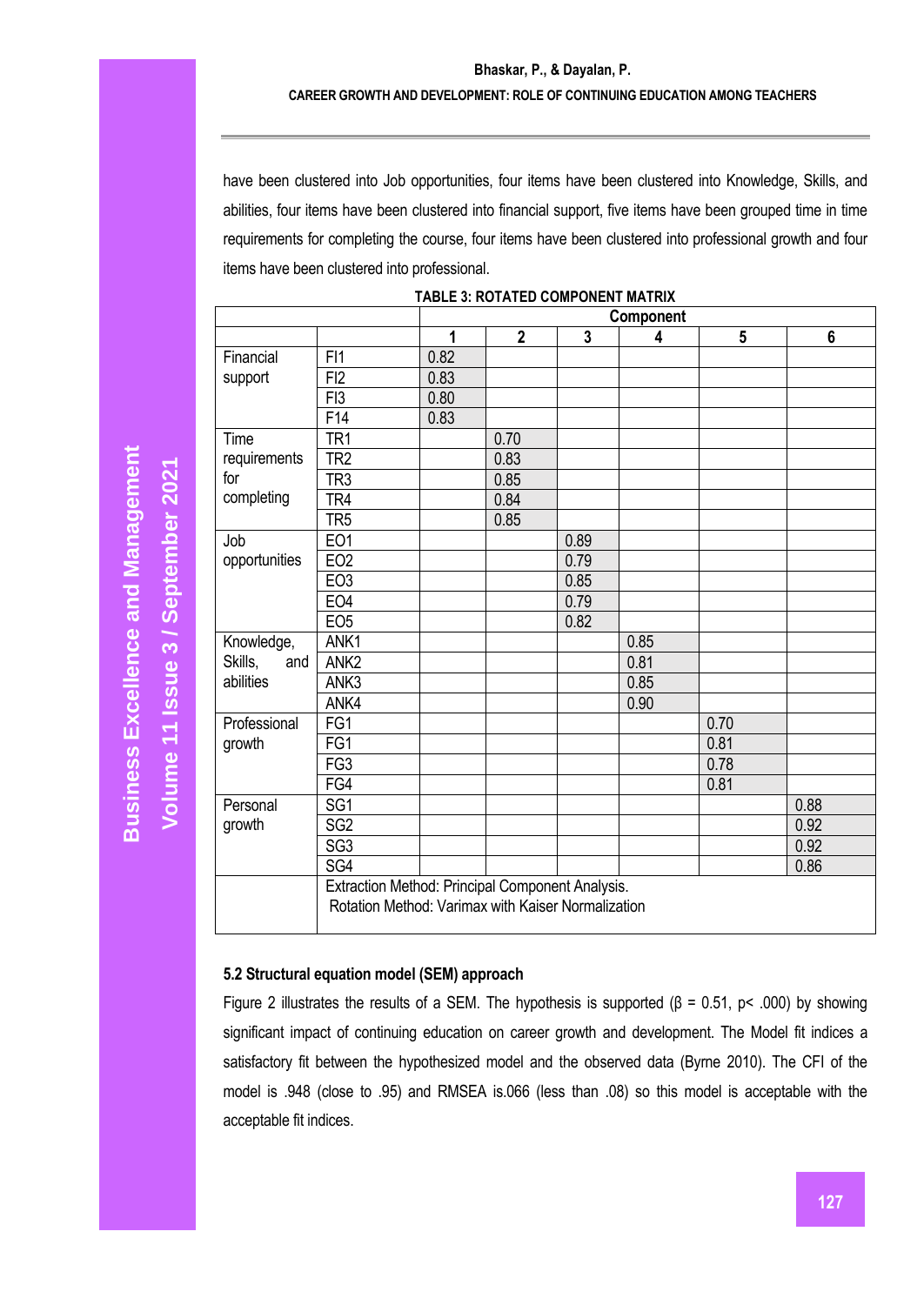

## **FIGURE 2: STRUCTURAL EQUATION MODEL (SEM)**

## **6. FINDINGS**

The findings of the study indicate that factors like financial support, time for completing the course, better job opportunities, and enhancement of knowledge, skills, and abilities play an important role among the teachers for continuing education in Higher education institutions. Out of four factors, Job opportunities is the major determinant of continuing education (.99), Knowledge, Skills, and abilities (.96), time (.95), and financial support (.89). Continuing education improves one's skills in a current job and help in gaining new skills in preparation for a career change. This study also reveals that continuing education has a positive impact on career growth and development. The impact of continuing education is more on professional growth (.92) as compared to personal growth (.76). Contınuıng educatıon can help teachers to clımb the career ladder. With the help of continuing education, teachers get professional growth in terms of better job opportunities, job security, salary hike, and promotion, and personal growth helps in the development of personality, interpersonal skills, technical skills, and boosts self-confidence.

## **7. DISCUSSION**

Learning is not only constrained within the boundaries of the institution, but it can also be gained from anywhere anytime by various learning modes like e-learning. Earlier smart classes, simulations learning, virtual classes were not part of the classroom but today most of the universities are well equipped with the latest technology to impart education and expect the teachers to have knowledge of the same. Continuing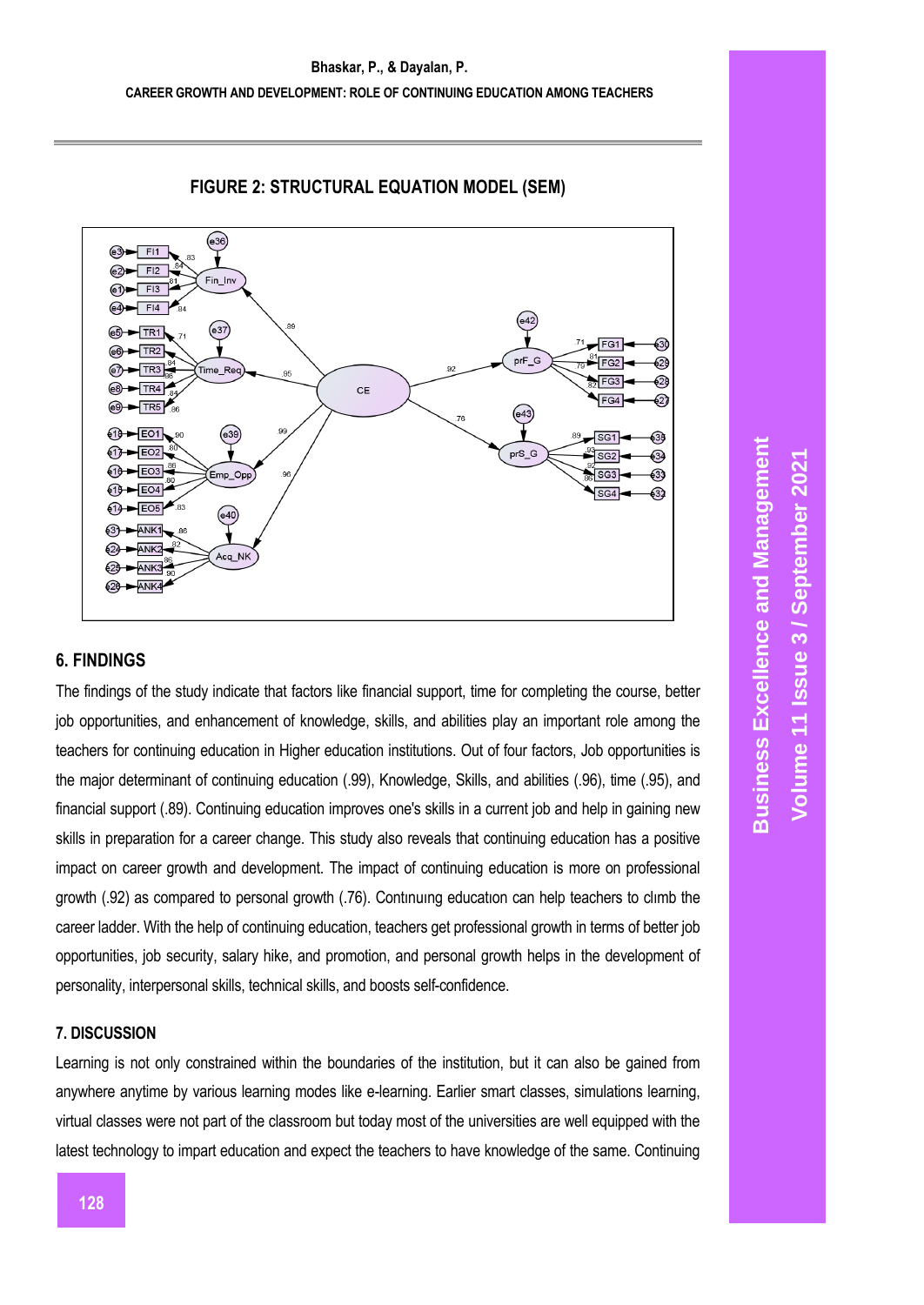#### **CAREER GROWTH AND DEVELOPMENT: ROLE OF CONTINUING EDUCATION AMONG TEACHERS**

education makes the teachers equipped with the latest trend in pedagogy. When teachers discover new learning they are able to make changes to their teaching pedagogy to match the needs of the students. Higher education institutions should offer financial support to teachers through education allowance, memorandum of understanding with banks to provide education loans at low-interest rates, tie-up with government or private agencies for short term courses and workshops. Employer-sponsored continuing education will motivate the teachers to enroll for continuing education. Ravhuhali, et al., 2015 recommend that financial rewards should be given to encourage and motivate teachers for continuing professional development.

Teachers need time for completing the course and they look for support from their institutions for continuing their education. Since the teachers are busy with their academic and administrative tasks, it is difficult for them to take out enough time for attending regular classes. Teachers can be offered with the study leaves, early leaving from office, flexible timings, etc. will act as a motivator for teachers to opt for new courses for continuing education. This will act as a boon to the employers, as the teachers will become more loyal and committed to their institutions.

Teachers always seek opportunities for their knowledge, skills, and abilities. Higher education institutions can motivate teachers to participate in short term courses, seminars, workshop conferences, knowledge sharing programs, etc. for establishing professional relations outside their institutions. Higher education institutions can provide MOOC's courses, e-learning certification courses, external and internal training for increasing their knowledge.

Continuing education benefits teachers who want to improve their skills and create value in the professional field. It can help them to explore better employment opportunities or enhance their chances of getting a promotion. Higher education institutions will also reap the benefits of more skilled, satisfied, and motivated teachers, which will develop the environment of the institute. It may act as an attractive tool for drawing in new, intrinsically motivated teachers which in turn will increase admissions. Enhancing knowledge, skills, and abilities are additional important factors that motivate teachers for continuing education. Teachers can opt for multidisciplinary courses related to different functional areas viz management, psychology, etc. Such courses will not only provide vast knowledge to the working professionals regarding distinct streams but will also develop the ability among them so that they could perform different tasks simultaneously with equal efficiency.

Creating continuing education opportunities can create collaboration between the company and teachers. Corporate experts can be invited to share their knowledge and experience which will keep them updated with industrial trends. Teachers can also be sent for an industry internship program for a short duration to understand the latest development in the industry. İt will help the teacher to train students better in the classroom about the industry requirement which will make a student more employable. Development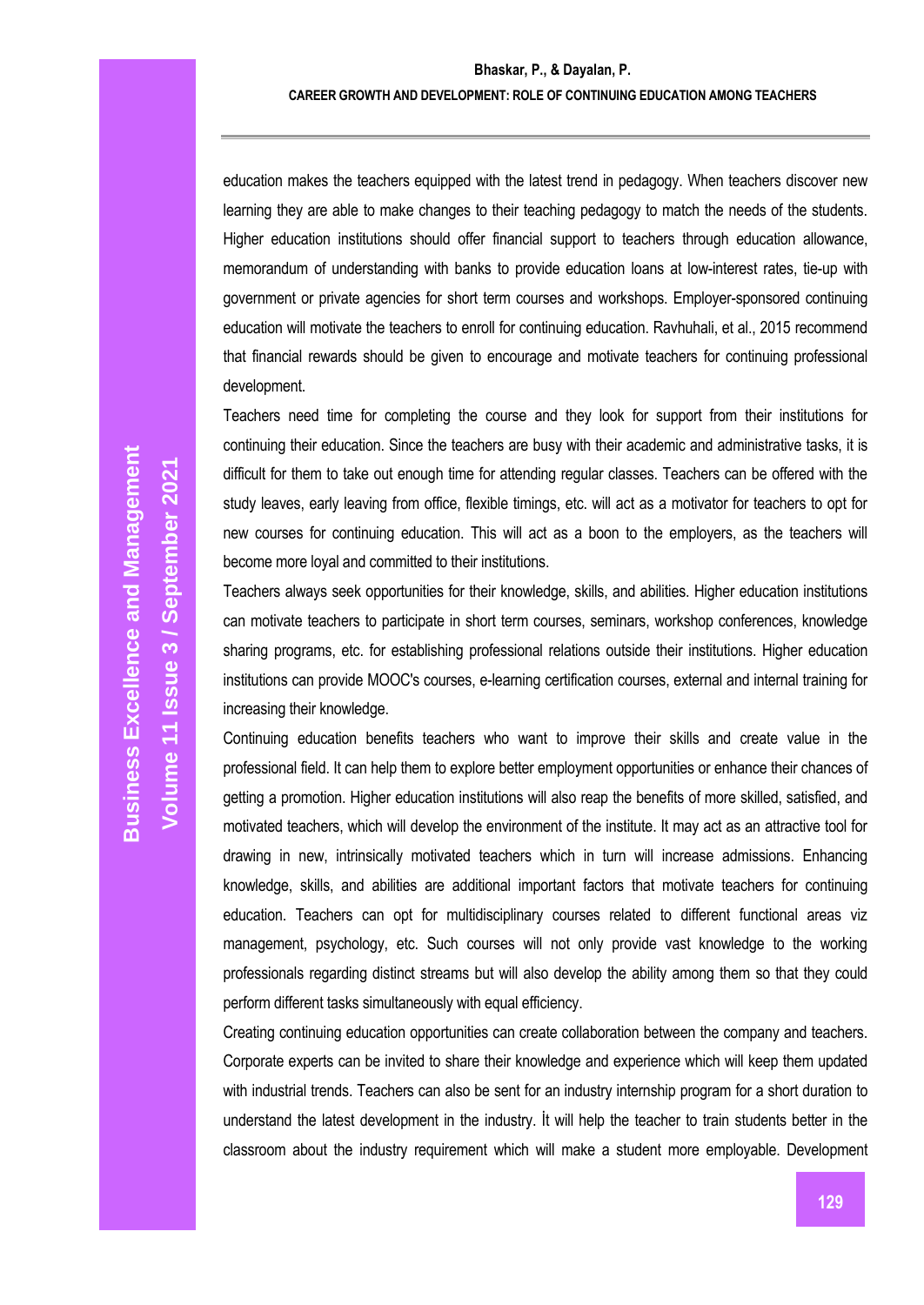programs like seminars, conferences, certificate programs, and workshops can be organized. Employees can be extended study leaves, employee exchanges program with other universities, sabbaticals leave, and offering distance learning education from international universities for the teachers.

## **8. CONCLUSIONS**

The education sector is dynamic and rapid technological changes like digitalization or emergence of new tools call for constant re-skilling. Earlier General notion for teachers teaching in Higher education institutions was to avail the required degree, grab an opportunity in the best of the colleges, and relax for the rest of the career. With the passage of time education has evolved and today the students are exposed to varied information and are well versed with the developments around them, so the teachers imparting knowledge to them have to possess enhanced skills Teachers who do not scale up their proficiency proactively tend to suffer.

Continuing education in the workplace can be a win-win situation for both employees and employers. Continuing education boosts the confidence of the teachers and also helps in the development of the institutions and promoting quality teaching and learning (Ravhuhali, et al., 2015). Educational higher education institutions are interested in the welfare of teachers and their professional development, they offer full or partial financial aid for their continuing education. Based on the findings and recommendation it can be concluded that continuing education is beneficial for Higher education institutions as well as for teachers. continuing education has many benefits, it improves teachers' proficiency in the workplace, improves their promotion options and they learn new skills. Continuing education among teachers makes them skillful which will result in many intrinsic benefits. Highly skilled teachers bring new ideas and creativity to the job, his technical skills will be upgraded to face the rapidly changing environment. Schools and colleges that invest in the skills development of their teachers have better retention, increase teachers' morale, better job satisfaction, improve productivity and they are able to prepare future leaders.

Higher education institutions that promote continuing education see a direct financial beneficial impact on the company and at the same time, they are able to abide by the requirements framed by the government regulatory bodies. It can be seen from this research that providing financial support and time for continuing education by employers makes teachers perceive that higher education institutions see their value in the organization, in turn, effectively improves their retention.

#### **8.1 Practical Implication**

In the present scenario COVID19 pandemic following with lockdown ushered a challenge to the teaching fraternity to teach the students online from the home environment settings. İt was expected from the teachers of humanities, management, education etc to be well versed with the technology and teach the students effectively. Undoubtedly the situation has enhanced the value of this paper as it advocates the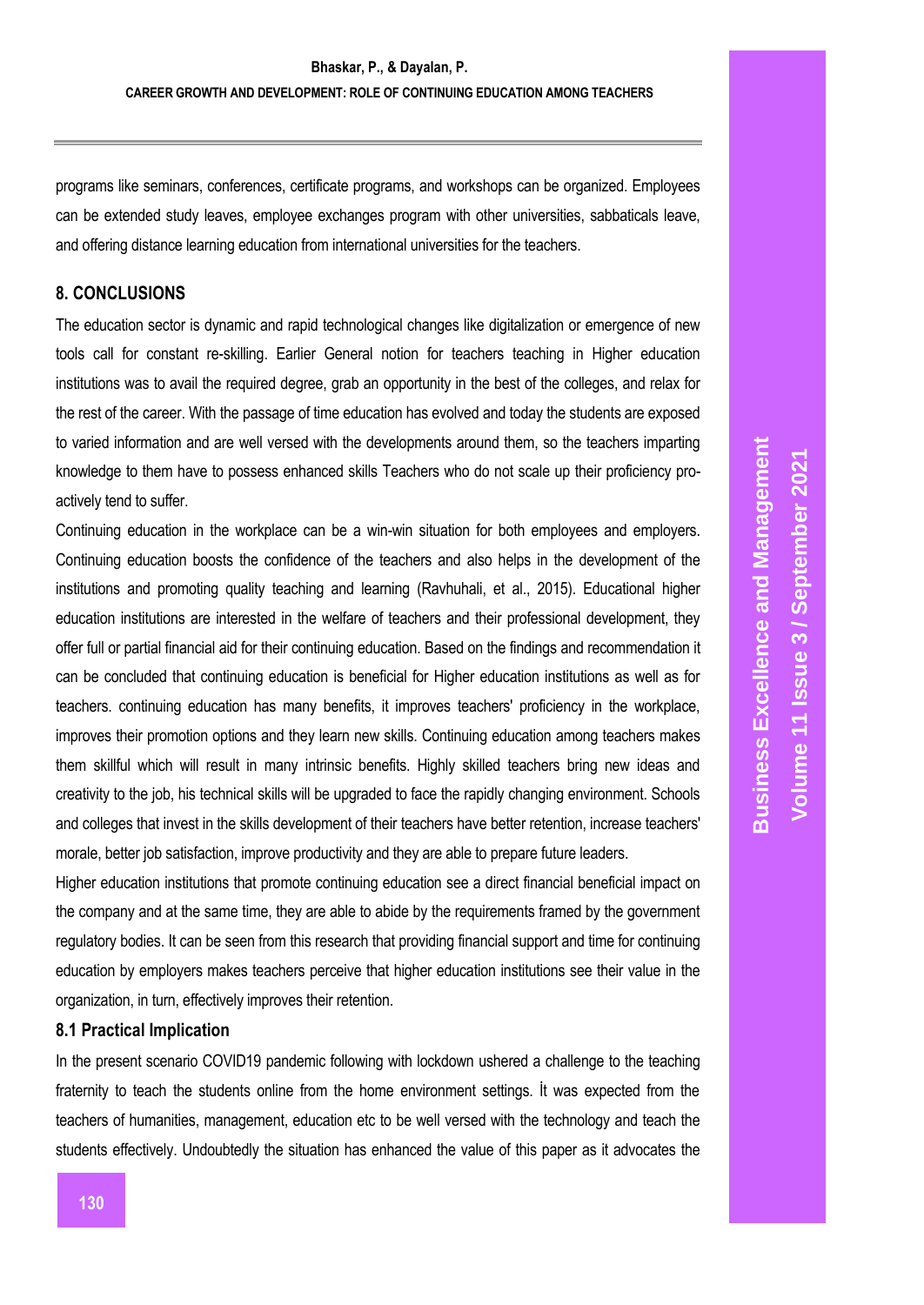importance of education and suggests measures to eliminate the barriers. This paper will equip the teachers and institutes to face unforeseen situations like lockdown in future.

In 2020 National Education policy was launched in India, instructing the higher education institutions to launch a structured development plan for the teachers so that their ability is increased. The paper will help the institutes to identify the key areas they should work on and help them to channelise their resources for the effective implementation of the policy directive. Thus this paper will serve the national goal of the country. It will provide a roadmap to all the institutes of higher education (Vinay, et al., 2020)

This research will help Higher education institutions to understand the factors which influence teachers for continuing education. Higher education institutions can provide financial support for completing the course to upgrade their knowledge and skills of their teachers. By offering education allowance, tie-up with banks for providing education Loan at low interest, tie-up with government or private agencies. Investing in teachers is one of the best ways to show that universities care about them personally. Employersponsored continuing education opportunities are the definition of a win-win situation for both teachers and universities by improving teachers' retention, resulting in reduced expenditure that would have been incurred in the selection and training of teachers. This research also showed that time constrains is one of the important factors which deprive the teachers to go for continuing education. Teachers need time for completing the course and they look for support from their universities for continuing their education. Since the Teachers are busy with their many administrative tasks, it is difficult for them to take out enough time for attending regular classes. Teachers can be offered the study leaves, early leaving from office, flexible timings, etc. will act as a motivator for teachers to opt for new courses for continuing education. This will be a boon for employers also as the teachers will become more loyal and committed to the universities.

Higher education institutions can support their teachers for continuing education by signing an agreement with International Higher education institutions, companies, and training institutes to upgrade their teacher's knowledge and skills. Higher education institutions can motivate teachers to participate in short term courses, seminars, workshop conferences, knowledge sharing programs, etc. for establishing professional relations outside the universities. As analyzed acquiring new knowledge and skills is another important factor for continuing education. Teachers can opt for multidisciplinary courses related to different functional areas viz management, psychology, etc. Such courses will not only provide vast knowledge to the working professionals regarding distinct streams but will also develop the ability among them so that they could perform different tasks simultaneously with equal efficiency. The result of the study depicts that continuing education helps in the personal and professional development of the teachers. Teacher's development leads to organization development by reducing the attrition rate and making teachers more loyal and committed to the organization.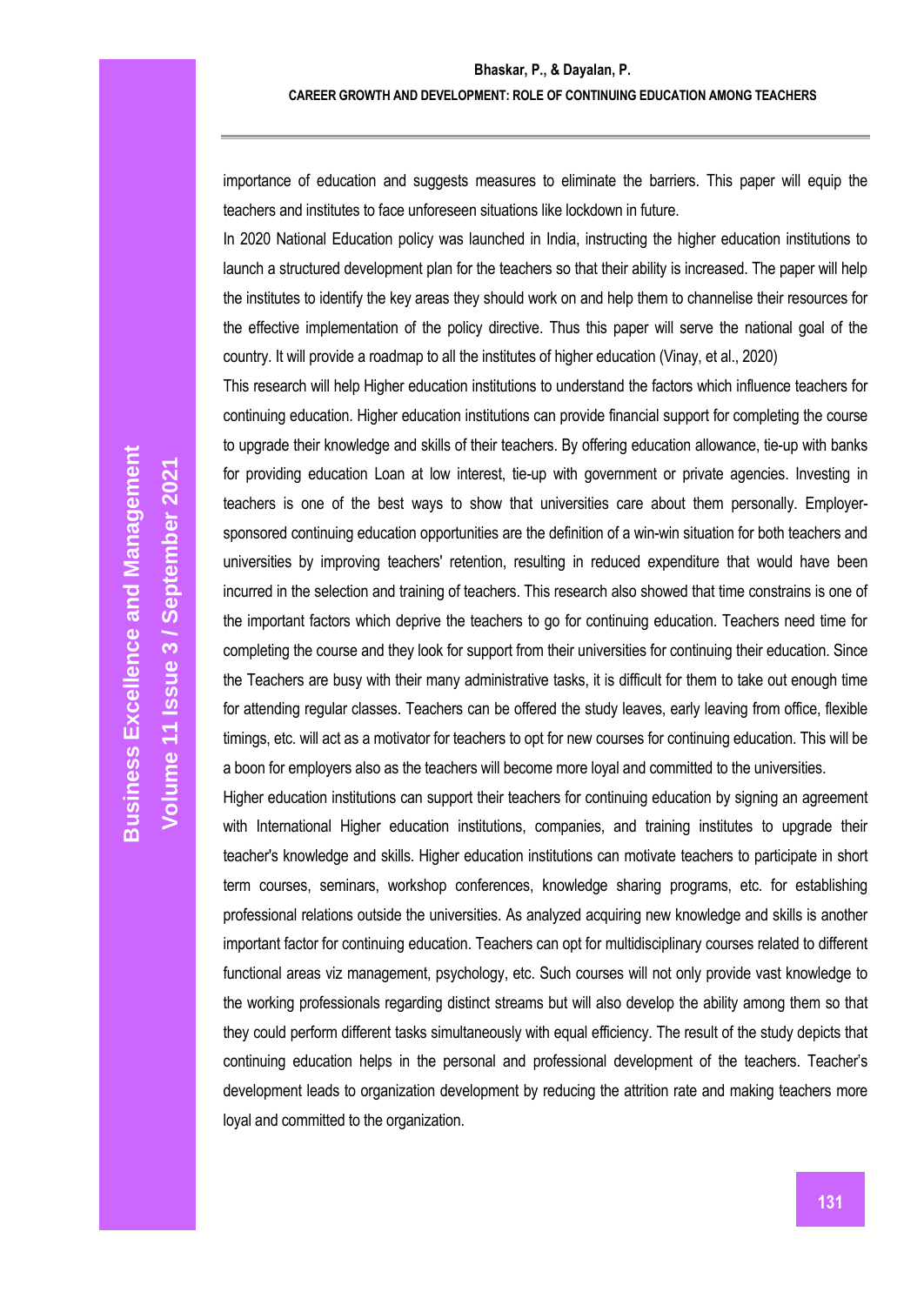The paper help the service providers of higher education to customise their courses and programs in such a manner so as to support the teachers. They may offer instalments, flexible timings to complete the course as per the convenience of the learners, remove the language barriers, provide concession or discounts to the teachers thus they will be able to increase the enrolment, provide education to a larger group and at the same time increase their revenue.

Education is a building block of any economy, efficient and capable teachers in higher education will strengthen the country. The paper highlights the importance of continuing education thus prompting the government to frame policies in lieu so that it becomes a significant part of the charter of the higher education institutes.

## **REFERENCES**

- Adu, E. O., and Okeke, C. I. O. (2014). Factors Affecting Lecturers' Participation in Continuing Professional Development (CPD). *Journal of Sociology and Social Anthropology, 5*(3), 271-281
- Alturkistani, A., Majeed, A., Car, J., Brindley, D., Wells, G., and Meinert, E. (2018). An evaluation of a Massive Open Online Course (MOOC) about data science for continuing education in healthcare.
- Azra, H. A. (2020). Development of an Interactive, Patient Case-Based Training Tool for Medical Professional Continuing Education.
- Bayar, A. (2013). Factors affecting teachers' participation in professional development activities in Turkey (Doctoral dissertation, University of Missouri--Columbia).
- Bentler, P. M., and Bonett, D. G. (1980). Significance tests and goodness of fit in the analysis of covariance structures. *Psychological bulletin, 88*(3), 588.
- Bindon, S. L. (2017). Professional development strategies to enhance nurses' knowledge and maintain safe practice. *AORN journal, 106*(2), 99-110.
- Breunig, M. J., Herber, A. J., Jenkins, S. M., Newman, J. S., Beckman, T. J., Wittich, C. M., and Ratelle, J. T. (2020). Characteristics of Effective Continuing Medical Education for Physician Assistants and Nurse Practitioners in Hospital Medicine. *The Journal of Physician Assistant Education, 31*(1), 2-7.
- Bulaeva M.N., Vaganova O.I., Gladkova M.N. (2018) Activity technologies in a professional educational institution. *Baltic Humanitarian Journal, 3* (24), 167-170.
- Bullock, A., Kavadella, A., Cowpe, J., Barnes, E., Quinn, B., and Murphy, D. (2020). Tackling the challenge of the impact of continuing education: an evidence synthesis charting a global, cross‐professional shift away from counting hours. *European Journal of Dental Education*.
- Bullough, R. V. (2009). The continuing education of teachers: In-service training and workshops. In International handbook of research on teachers and teaching (pp. 159-169). Springer, Boston, MA.
- Byrne, B. M. (2010). Structural equation modeling with AMOS: basic concepts, applications, and programming (multivariate applications series). New York: Taylor and Francis Group, 396, 7384.
- Bhaskar, P., Joshi, A., & Dayalan, P. (2021). Investigating Inhibiting Factors Affecting MOOCS Adoption among Teachers in Higher Education Institutions of India. *Business Excellence and Management, 11*(2), 87-94
- Bhaskar, P., Joshi, A., & Chopra, G. (2021). Career growth and development: the buzzword is continuing education. *International Journal of Knowledge and Learning, 14*(1), 39-62.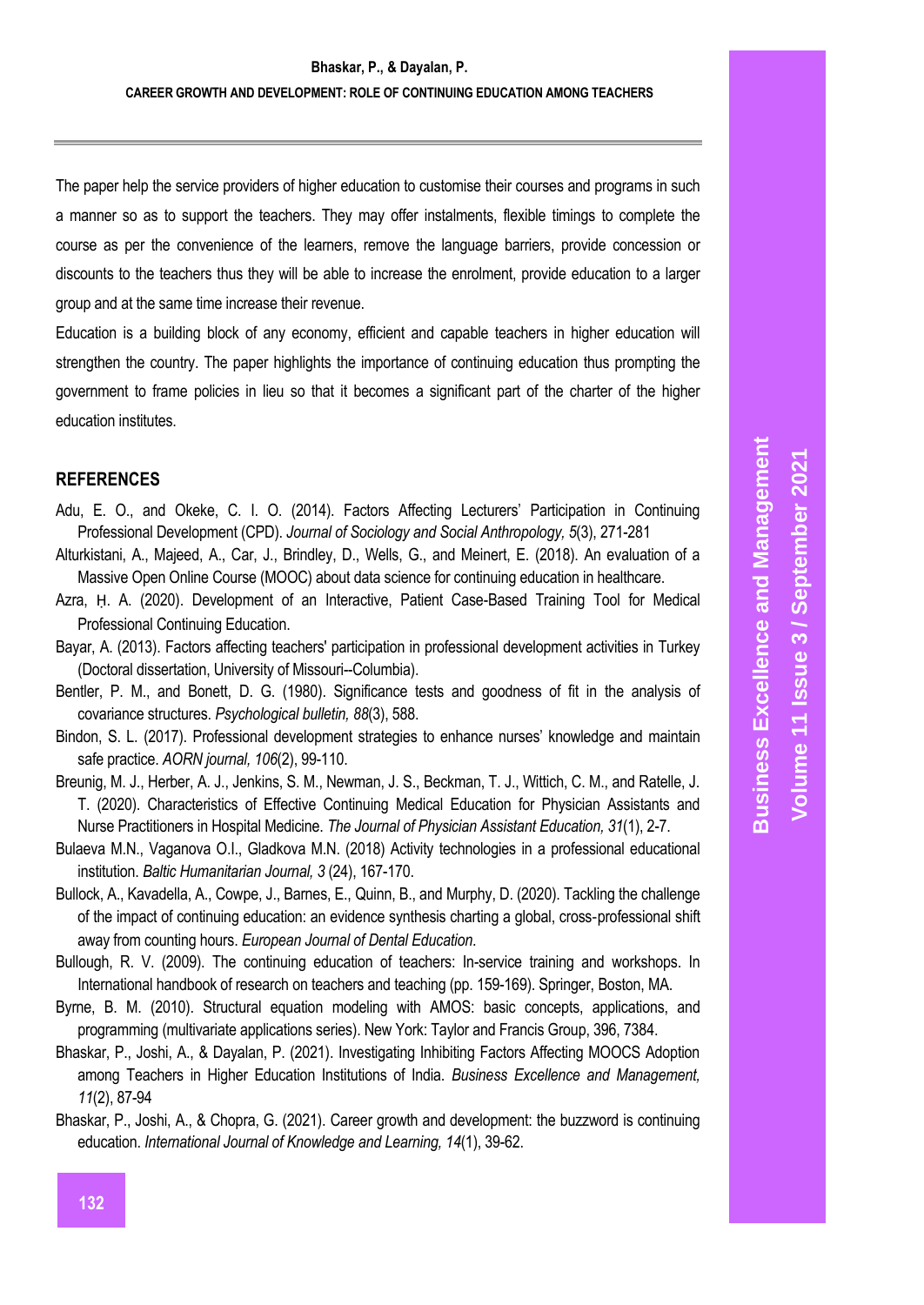#### **Bhaskar, P., & Dayalan, P.**

#### **CAREER GROWTH AND DEVELOPMENT: ROLE OF CONTINUING EDUCATION AMONG TEACHERS**

- Chaudhary, N. S., & Bhaskar, P. (2016). Training and development and job satisfaction in education sector. *Training and Development, 2*(8).
- Chopra, G., Bhaskar, P. Joshi, A., & Vinay, M. (2021). Career Growth and Development: The Buzzword Is Continuing Education. *International Journal of Knowledge and Learning*.
- Chung, C. J., Lai, C. L., and Hwang, G. J. (2019). Roles and research trends of flipped classrooms in nursing education: a review of academic publications from 2010 to 2017. *Interactive Learning Environments*, 1-22.
- Cox, D.R. and Grus, C.L., (2019). From continuing education to continuing competence. *Professional Psychology: Research and Practice, 50*(2), 113.
- Curran, V., Gustafson, D. L., Simmons, K., Lannon, H., Wang, C., Garmsiri, M., and Wetsch, L. (2019). Adult learners' perceptions of self-directed learning and digital technology usage in continuing professional education: An update for the digital age*. Journal of Adult and Continuing Education, 25*(1), 74-93.
- Chaudhary, N. S., & Bhaskar, P. (2016). Training and development and job satisfaction in education sector. *Training and Development, 2*(8), 42-45.
- Daniels, A. S., and Walter, D. A. (2002). Current issues in continuing education for contemporary behavioral health practice. *Administration and Policy in Mental Health and Mental Health Services Research, 29*(4-5), 359-376.
- De Souza Duarte, A., Filha, E. G. M., Silva, F. M., Varela, L. D., de Sousa Rodrigues, L., Ribeiro Filho, M. A., and de Oliveira, C. J. (2016). Consolidation of Continuing Education in Unified Health System: Facilities and Difficulties. *International Archives of Medicine*, 9.
- Devries, S., Willett, W., and Bonow, R. O. (2019). Nutrition education in medical school, residency training, and practice. *Jama, 321*(14), 1351-1352.
- Garuba, A. (2004). Continuing education: an essential tool for teacher empowerment in an era of universal basic education in Nigeria. *International Journal of Lifelong Education, 23(*2), 191–203
- Grammatikopoulou, M. G., Katsouda, A., Lekka, K., Tsantekidis, K., Bouras, E., Kasapidou, E., and Chourdakis, M. (2019). Is continuing medical education sufficient? Assessing the clinical nutrition knowledge of medical doctors. *Nutrition, 57*, 69-73.
- Grangeat, M., and Gray, P. (2007). Factors influencing teachers' professional competence development. *Journal of Vocational Education and Training, 59*(4), 485-501.
- Griscti, O., & Jacono, J. (2006). Effectiveness of continuing education programmes in nursing: literature review. *Journal of Advanced nursing, 55*(4), 449-456.
- Grus, C. L., and Rozensky, R. H. (2019). Competency-based continuing education in health service psychology: Ensuring quality, recommendations for change. *Professional Psychology: Research and Practice, 50*(2), 106.
- Gupta, K. P., & Bhaskar, P. (2020). Inhibiting and Motivating Factors Influencing Teachers' Adoption of AI-Based Teaching and Learning Solutions: Prioritization Using Analytic Hierarchy Process. *Journal of Information Technology Education: Research, 19*, 693-723
- Gupta, K. P, Singh, S., & Bhaskar, P. (2015). Employees' perspectives on continuing management education (CME): a study of BPO industry in Noida. Researchers World, 6(2), 141.
- Gupta, K. P. & Bhaskar, P. (2021). Teachers' intention to adopt virtual reality technology in management education. International Journal of Learning and Change.
- Hair Jr, J. F., Hult, G. T. M., Ringle, C., and Sarstedt, M. (2016). A primer on partial least squares structural equation modeling (PLS-SEM). Sage publications.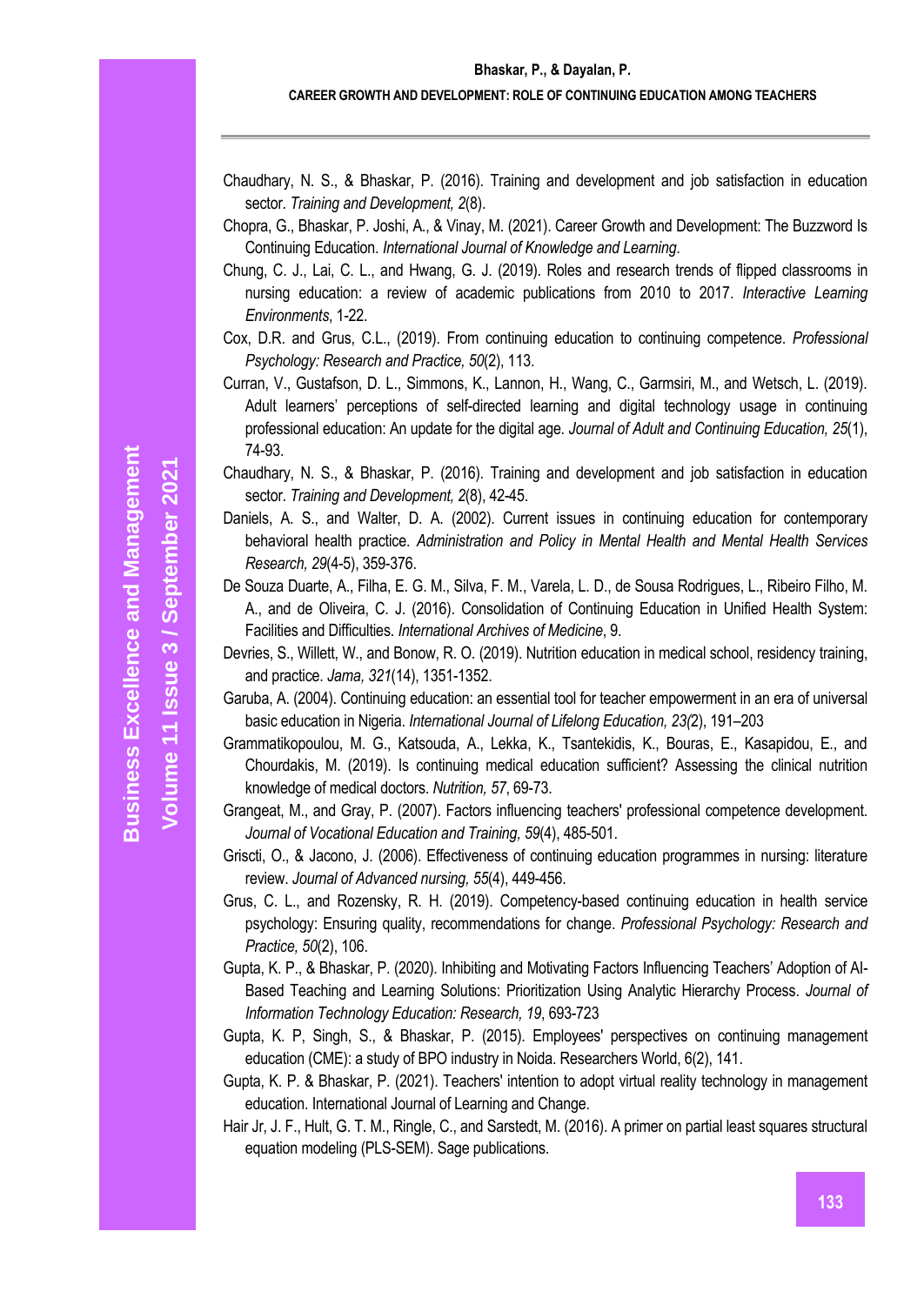- Hobjilă, A. (2014). Challenges in continuing education of primary and preschool teachers in Romania: teachers–students' parents communication. *Procedia-Social and Behavioral Sciences, 142*, 684-690
- Hoffenson, S., Brouse, P., Gelosh, D. S., Pafford, M., Strawser, L. D., Wade, J., and Sofer, A. (2019). Grand Challenges in Systems Engineering education. In *Systems Engineering in Context* (pp. 47-59). Springer, Cham.
- Jackson, L., Jowsey, T., and Honey, M. L. (2019). In-Service Education: Evolving Internationally to Meet Nurses' Lifelong Learning Needs. *The Journal of Continuing Education in Nursing, 50*(7), 313-318.
- Jafri, N. A. (2009). The impact of continuing professional development on EFL faculty employed in federal universities in the United Arab Emirates.
- Joshi, A., Vinay, M., & Bhaskar, P. (2020). Impact of coronavirus pandemic on the Indian education sector: perspectives of teachers on online teaching and assessments. *Interactive Technology and Smart Education*.
- Joshi, A., & Bhaskar, P. Qualitative study on critical traits of teacher for effective teaching in higher education institutions.
- Joshi, A., Vinay, M., & Bhaskar, P. (2020). Online Teaching amidst COVID-19 in India: An Outlook. *Asian Journal of Distance Education, 15*(2), 105-111.
- Kamenez, N. V., Smirnova, Z. V., Vaganova, O. I., Bystrova, N. V., and Tsarapkina, J. M. (2019). Development of Instructing Techniques in Professional Training. *International Journal of Mechanical Engineering and Technology, 10*(02), 899-907.
- Kwakman, K. (2003). Factors affecting teachers' participation in professional learning activities. *Teaching and teacher education, 19*(2), 149-170.
- Laal, M., Laal, A., and Aliramaei, A. (2014). Continuing education; lifelong learning. *Procedia-social and behavioral sciences, 116*, 4052-4056.
- Lawton, S., and Wimpenny, P. (2003). Continuing professional development: a review.(art and science education). *Nursing Standard, 17*(24), 41-45.
- Livneh, C., and Livneh, H. (1999). Continuing professional education among educators: Predictors of participation in learning activities. *Adult Education Quarterly, 49*(2), 91-106.
- McGowan, B. S., Mandarakas, A., McGuinness, S., Olivieri, J., Ruiz-Cordell, K., Salinas, G., and Turell, W. (2020). Outcomes Standardisation Project (OSP) for Continuing Medical Education (CE/CME) Professionals: Background, Methods, and Initial Terms and Definitions. *Journal of European CME*, 9(1), 1717187.
- McKay, L., and Sappa, V. (2019). Harnessing creativity through arts-based research to support teachers' identity development. *Journal of Adult and Continuing Education*, 1477971419841068.
- Mohamadi, S., Borhani, F., Nikravan-Mofrad, M., Abbaszadeh, A., Monajemi, F., and Moghaddam, H. R. (2019). Assessing of the learning needs of nurses in medical and surgical and emergency wards: nursing continuing education requirements. *EurAsian Journal of BioSciences, 13*(2).
- Myalkina E.V., Sedhyh E.P., Zhitkova V.A., Vaskina V.A., Isaykov O.I. (2018). University resource center as an element of social development of the region. *Vestnik of Minin University, 6* (1).
- Nagovitsyn, R. S., Bartosh, D. K., Ratsimor, A. Y., and Neverova, N. V. (2019). Modernization of Regional Continuing Pedagogical Education in the «School-College-Institute». *European journal of contemporary education, 8*(1), 144-156.
- Neagu, G. (2014). Determinants factors of adult participation in education. *Procedia-Social and Behavioral Sciences, 142*, 473-480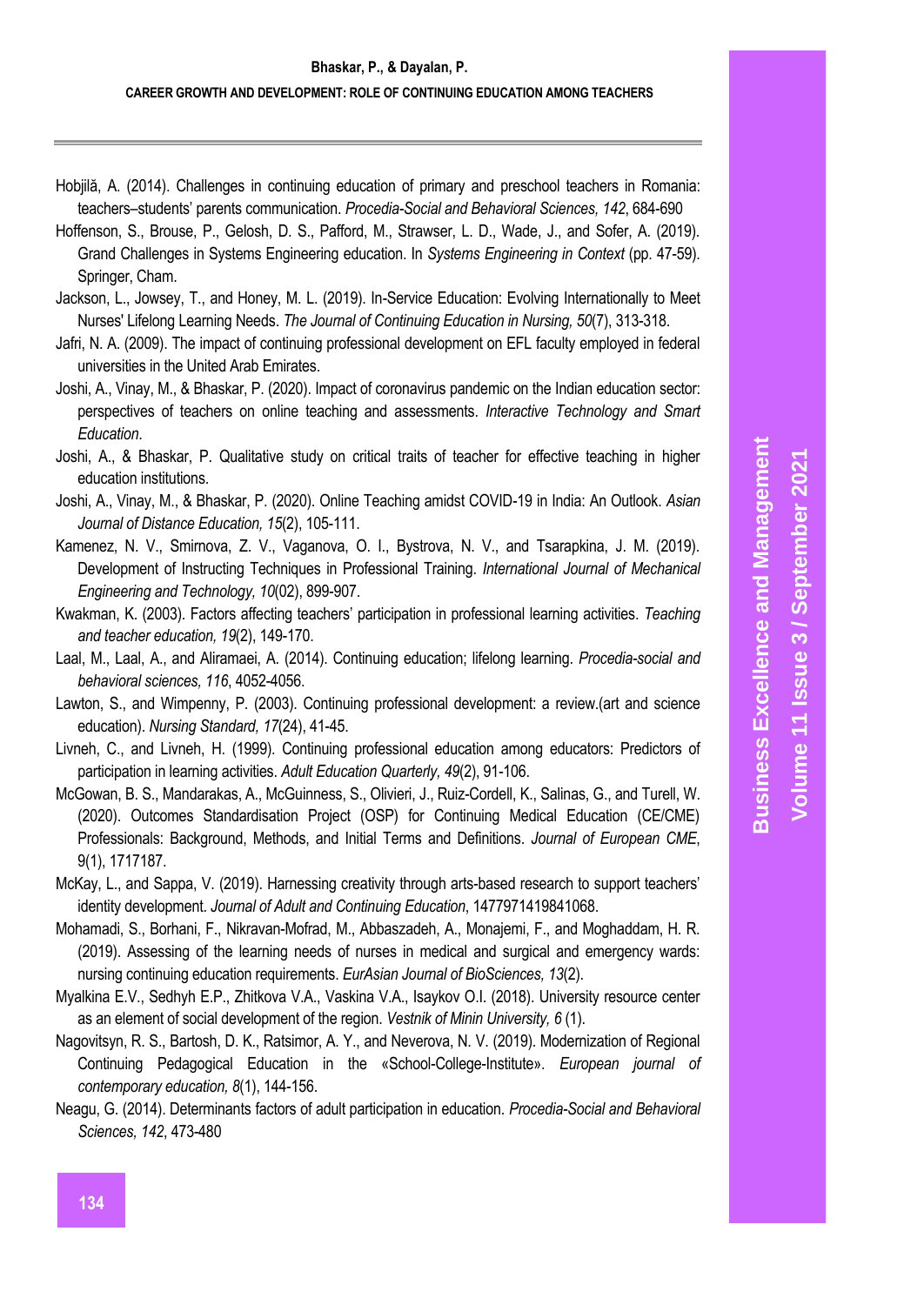- Neimeyer, G. J., Taylor, J. M., Zemansky, M. F., and Rothke, S. E. (2019). Exploring the impact of continuing education mandates: A longitudinal look. Professional Psychology: *Research and Practice, 50(*3), 168.
- Nikonova, N. P., Vaganova, O. I., Smirnova, Z. V., Chelnokova, E. A., and Kutepov, M. M. (2019). Methodological support in partnerships with the institution of additional education and teachers. *International journal of applied exercise physiology, 8(*2.1), 339-346.
- Oliver, P. (Ed.). (2019). Lifelong and continuing education: what is a learning society?. Routledge.
- Özer, F., Doğan, N., Yalaki, Y., Irez, S., and Çakmakci, G. (2019). The ultimate beneficiaries of continuing professional development programs: Middle school students' nature of science views. *Research in Science Education*, 1-26.
- Pérez-Foguet, A., and Lazzarini, B. (2019). Continuing professional education in engineering faculties: Transversal integration of sustainable human development in basic engineering sciences courses. *Journal of cleaner production, 218*, 772-781.
- Portilho, E. M. L., and Medina, G. B. K. (2016). Metacognition as methodology for continuing education of teachers. *Creative Education, 7*(01), 1.
- Priya, K., Singh, S. and Bhaskar, P., 2015. Employees' perspectives on continuing management education (CME): A study of BPO industry in Noida*. Researchers World, 6*(2), .141.
- Ravhuhali, F., Kutame, A. P., and Mutshaeni, H. N. (2015). Teachers' perceptions of the impact of continuing professional development on promoting quality teaching and learning. *International Journal of Educational Sciences, 10*(1), 1-7.
- Raza, N. (2010). The impact of continuing professional development on EFL teachers employed in federal universities in the United Arab Emirates. Unpublished Dissertation, The University of Exeter.
- Reinstein, A., Churyk, N. T., Taylor, E. Z., and Williams, P. F. (2019). Using Accounting Department Advisory Councils and Higher Quality Continuing Education Requirements to Improve the Accounting Profession's Ethical Reasoning Skills. Advances in Accounting Education: Teaching and Curriculum Innovations (Advances in Accounting Education, Vol. 23), *Emerald Publishing Limited*, 177-193.
- Rubin, L. J. (1969). A Study on the Continuing Education of Teachers.
- Sharma Pant, S., and Poudel Panthi, L. (2018). Continuous Professional Development in Healthcare: Lifelong learning for nurses in the workplace.
- Shinners, J., and Graebe, J. (2020). Continuing Education as a Core Component of Nursing Professional Development. *The Journal of Continuing Education in Nursing, 51*(1), 6-8.
- Sockalingam, S., Tehrani, H., Lin, E., Lieff, S., Harris, I., and Soklaridis, S. (2016). Integrating quality improvement and continuing professional development: a model from the mental health care system. *Academic Medicine, 91*(4), 540-547.
- Stolee, P., Esbaugh, J., Aylward, S., Cathers, T., Harvey, D. P., Hillier, L. M., ... and Feightner, J. W. (2005). Factors associated with the effectiveness of continuing education in long-term care. *The Gerontologist, 45*(3), 399-405.
- Tømte, C. E. (2019). MOOCs in teacher education: institutional and pedagogical change?. European *Journal of Teacher Education, 42*(1), 65-81.
- Tsoi, S. L. T. A., de Boer, A., Croiset, G., Koster, A. S., and Kusurkar, R. A. (2016). Factors influencing participation in continuing professional development: a focus on motivation among pharmacists. *Journal of Continuing Education in the Health Professions, 36*(3), 144-150.
- Vaganova, O. I., Sirotyk, S. D., Popkova, A. A., Smirnova, Z. V., and Bulaeva, M. N. (2019). Additional education in higher professional educational institution. *Amazonia Investiga, 8*(22), 305-310.